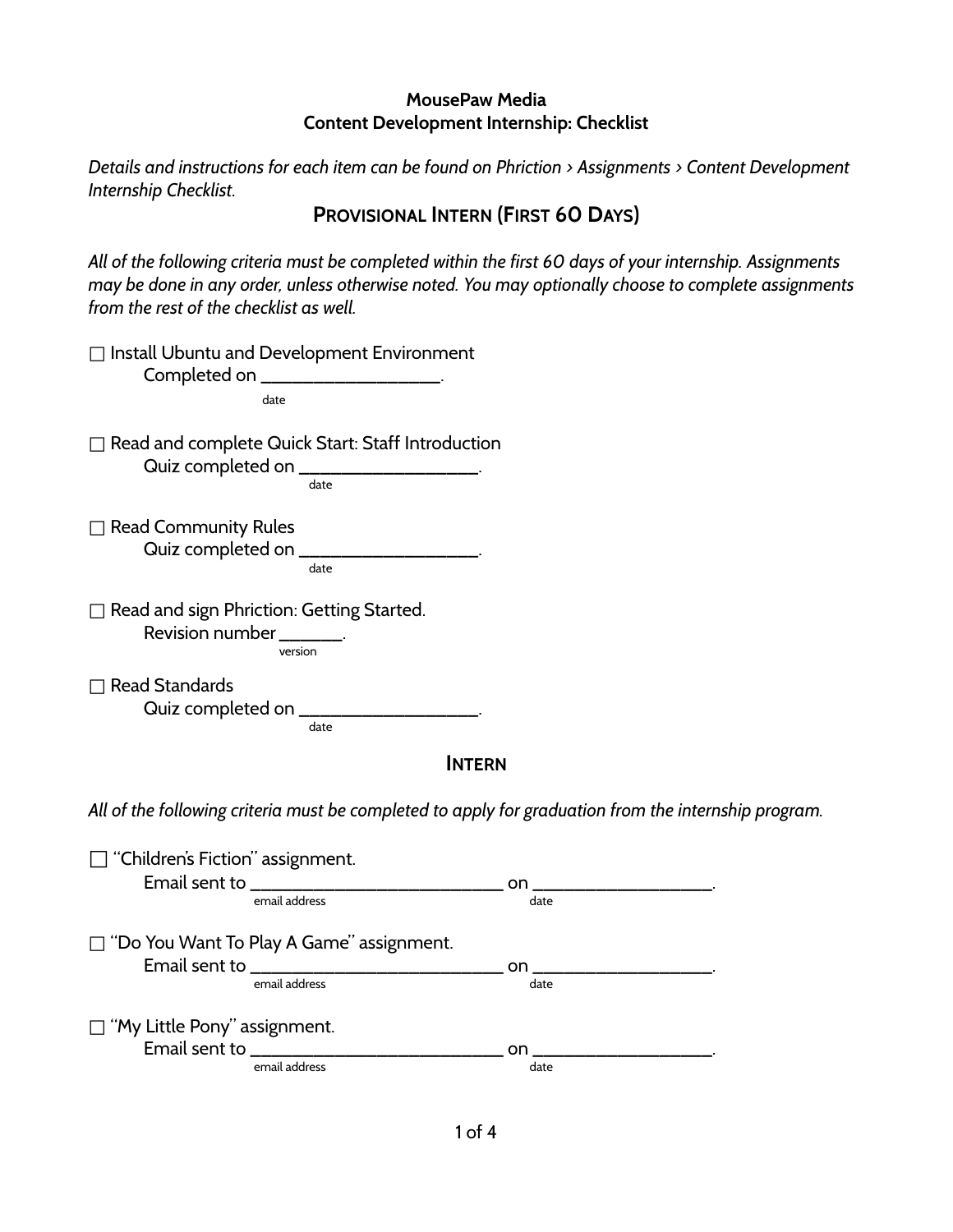| $\Box$ "My Little Pony: Discord and Harmony" assignment.                                                                                                  |      |                                                                                                                |         |
|-----------------------------------------------------------------------------------------------------------------------------------------------------------|------|----------------------------------------------------------------------------------------------------------------|---------|
| Email sent to ________________________________                                                                                                            |      | on a state of the state of the state of the state of the state of the state of the state of the state of the s |         |
| email address                                                                                                                                             | date |                                                                                                                |         |
| ∃ "Maétos Island Mystery" assignment.                                                                                                                     |      |                                                                                                                |         |
|                                                                                                                                                           |      |                                                                                                                |         |
| email address                                                                                                                                             | date |                                                                                                                |         |
| ] Contribute to (3) different Phriction wiki pages.                                                                                                       |      |                                                                                                                |         |
| wiki path                                                                                                                                                 |      |                                                                                                                | version |
|                                                                                                                                                           |      |                                                                                                                |         |
| wiki path                                                                                                                                                 |      |                                                                                                                | version |
|                                                                                                                                                           |      |                                                                                                                |         |
| wiki path                                                                                                                                                 |      |                                                                                                                | version |
| Review (2) Differentials.<br>Differential 1: ________.<br>object ID<br>Differential 2: _______.<br>object ID<br>Create (5) Maniphest tasks for a project. |      |                                                                                                                |         |
| Task 1: ________.                                                                                                                                         |      |                                                                                                                |         |
| object ID                                                                                                                                                 |      |                                                                                                                |         |
| Task 2: ________.<br>object ID                                                                                                                            |      |                                                                                                                |         |
| Task 3: ________.<br>object ID                                                                                                                            |      |                                                                                                                |         |
| Task $4:$ _________.                                                                                                                                      |      |                                                                                                                |         |
| Task 5: ________.<br>object ID                                                                                                                            |      |                                                                                                                |         |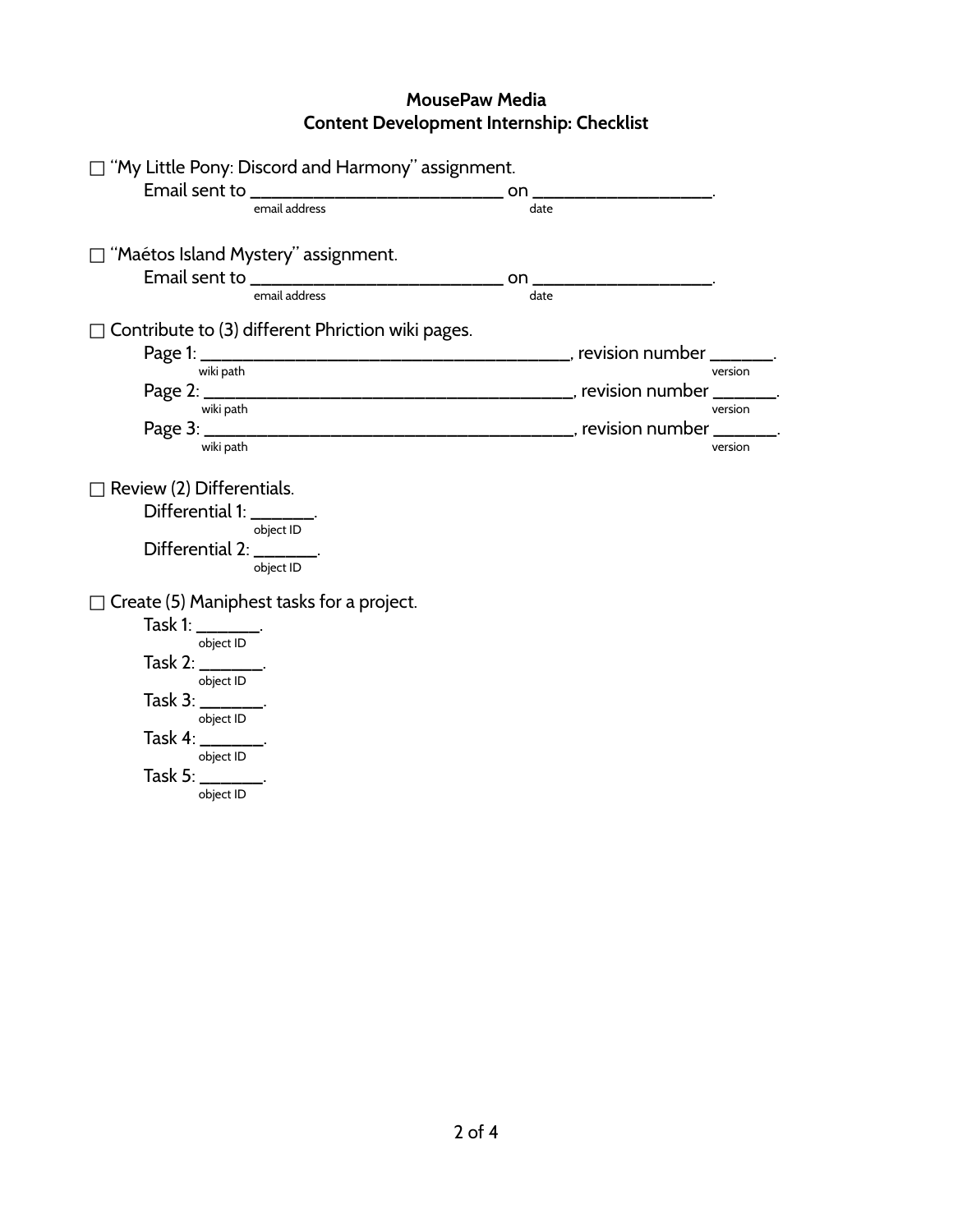$\Box$  Complete (5) Maniphest tasks for a project.

Task 1:  $\overline{\phantom{a}}$ object ID Task 2: \_\_\_\_\_\_. object ID Task 3: \_\_\_\_\_\_. object ID Task 4: \_\_\_\_\_\_. object ID Task 5: \_\_\_\_\_\_. object ID

 $\Box$  Finish at least (2) sections of the Master Word List.

Differential 1: object ID Differential 2: object ID

□ Create at least (10) StoryPacks, at least one per grade sector.

Differential 1: object ID Differential 2: object ID Differential 3: object ID Differential 4: object ID Differential 5: object ID Differential 6: object ID Differential 7: object ID Differential 8: object ID Differential 9: object ID Differential 10: object ID